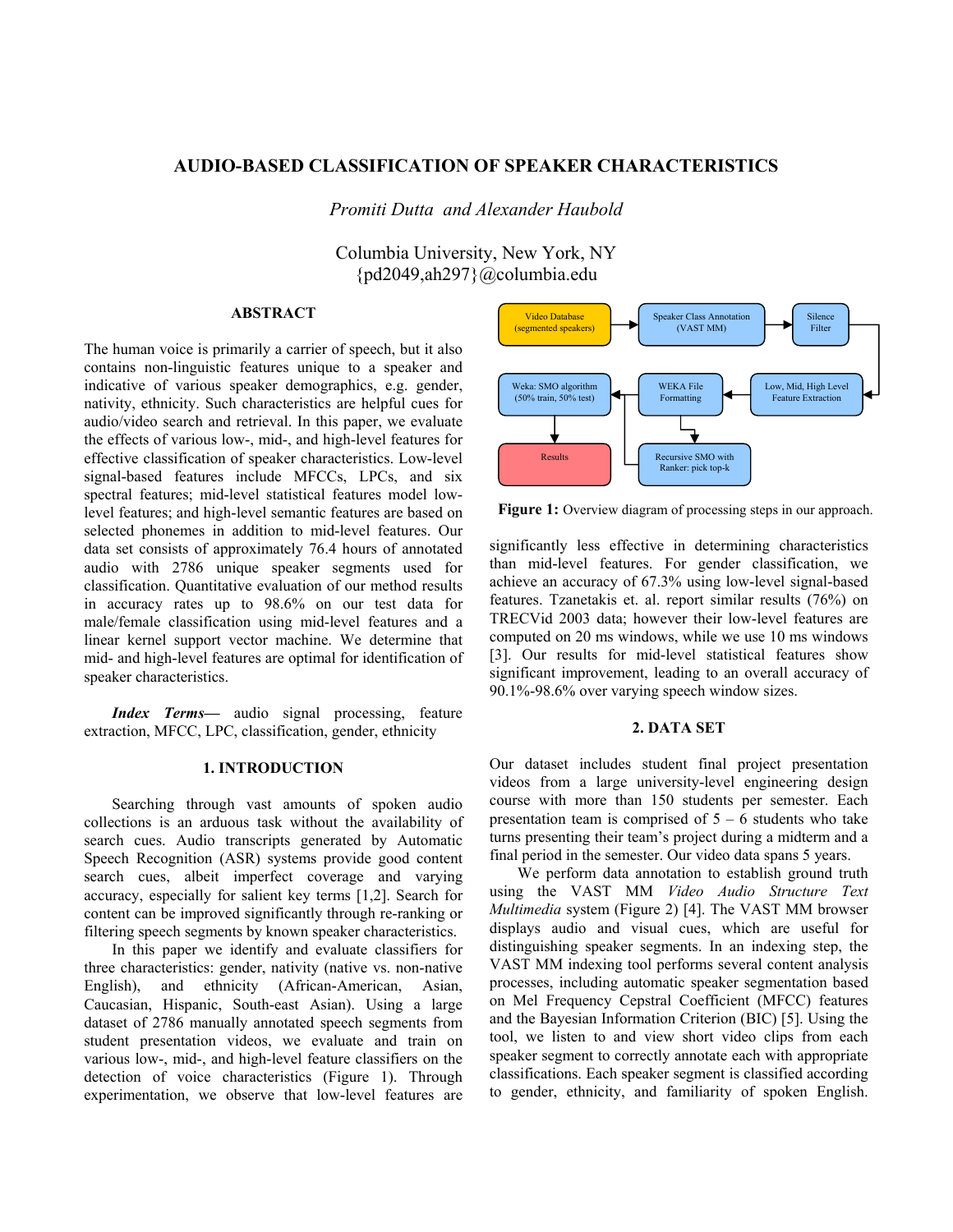

Figure 2: VAST MM browser used to annotate speaker segments. Visual cues (key frames and streaming video) and audio signal are displayed in the user interface for ease of annotation.

Table 1 summarizes the sample sizes of the annotated data set: we have annotated over 76.4 hours of audio with 2786 unique speaker segments. Each audio speaker segment is extracted from the original video for further analysis.

In a preprocessing step, audio speaker segments are filtered for silence. This step is crucial for removing a signal, which would otherwise act as a similarity between speaker segments from different classes. Because the original video recordings were made with wired and wireless analog microphones, silent pauses in the audio track are practically low-amplitude noise. Their numerical representation as MFCC features is substantially different from actual speech: the zero<sup>th</sup> MFCC feature, commonly referred to as a representation of signal amplitude, deviates most; higher order MFCCs also reflect a significant difference due to the high frequency inherent to noise. We apply a simple heuristic, which computes the absolute maximum amplitude *A* for a given speaker segment, and filters out any short fixed audio sample window (256 samples) which does not pass a threshold measured as an empirically determined fraction of *A*.

Key characteristics of the audio data include varying audio quality between student presentations. This is largely due to different microphones that were used over the fiveyear course recordings. Also affecting audio quality is an individual speaker's use of the microphone, such as placement with respect to speaker (hand-held vs. on-stand) and presenter's activity (rigid pose vs. constant shifting).

We notice a skew in the distribution between certain annotation classes. Specifically, in the engineering school we observe a 3:1 ratio of male to female students. Similarly, we find fewer speakers in some ethnic classes (African Americans and Hispanics) than others (Asians, Caucasians, and Southeast Asians). To avoid a bias due to unequal sample sizes, we down-sample the data set to comparable class sizes for classification.

|                  | <b>Class</b>     | # of Segments | Time (hr) |
|------------------|------------------|---------------|-----------|
| <b>Ethnicity</b> | African-American | 101           | 2.36      |
|                  | Asian            | 776           | 20.15     |
|                  | Caucasian        | 1233          | 33.34     |
|                  | Hispanic         | 80            | 2.00      |
|                  | South-east Asian | 295           | 7.74      |
| Gender           | Male             | 1865          | 51.86     |
|                  | Female           | 692           | 16.23     |
| Spoken           | Native           | 2197          | 58.81     |
| English          | Non-native       | 327           | 8.53      |

**Table 1:** Summary of classification for data set.

### **3. FEATURE EXTRACTION**

We extract low-, mid-, and high-level features from each audio speaker segments for varying time-intervals. Lowlevel features are signal-based; mid-level features are statistical aggregates of low-level features; and high-level features include phonemes in addition to mid-level features.

# **3.1. Low-level: Signal-level**

Low-level features include 13 MFCCs, 13 Linear Predictive Coefficients (LPCs), and 6 distinct spectral features for a total of 32 distinct features from each 256-sample window  $(-0.01 \text{ sec in a } 22 \text{ kHz sampled signal})$ . The 13 MFCCs are a representation of the short-term power spectrum of a sound. LPCs analyze the speech signal by estimating formants, removing their effects from the speech signal, and estimating the intensity and frequency of the remaining buzz. The six spectral features include energy entropy block, short time energy, zero-crossing rate, spectral roll off, spectral centroid, and spectral flux [6].

# **3.2. Mid-level: Statistical Aggregates from Signal Level**

Mid-level features are statistical aggregates of the aforementioned 32 low-level features on longer samples. The low-level features underlie a Gaussian distribution with mean,  $\mu$ , and variance,  $\sigma$ . We model the aggregate of lowlevel MFCC and LPC features by their mean and covariance. The covariance matrices for MFCC and LPC are symmetrical; we only use the covariance values from the upper triangular matrix and the diagonal for a total of 91 values for MFCCs and LPCs, respectively. We include 13 MFCC means, 13 LPC means, and respective statistical measures for the 6 spectral features [6]. The complete feature vector for mid-level features contains 214 features.

### **3.3. High-level: Semantic Level**

High-level feature vectors are derived from mid-level features. We include 12 additional features derived from phonemes for a total of 226 features (91 MFCC cov, 13 MFCC mean, 91 LPC cov, 13 LPC mean, 6 spectral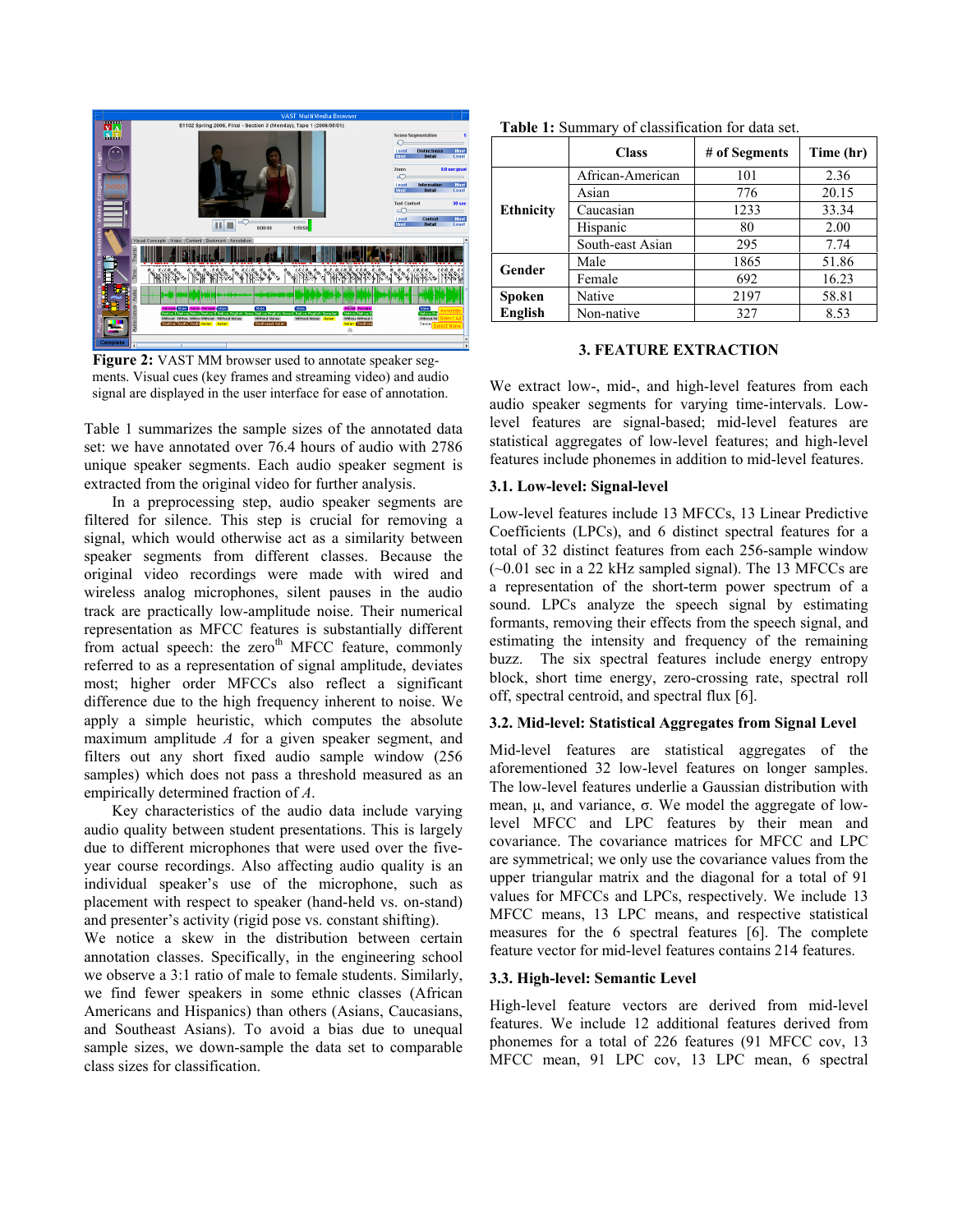

**Figure 3 (left):** Male/female classification accuracy for varying sampling time lengths. The 256-sample window (~0.01 sec) using lowlevel samples is our baseline accuracy (67.3%). Mid-level features (1 sec – 40 sec) exhibit significant increasing classification accuracy. The same trend is apparent after applying classification with the top 5 and 10 features selected by recursive feature selection**. Figure 4 (right):** Distribution of non-overlapping sample sizes for male/female speaker segments at different sampling time durations.

features, and 12 phonemes). We apply phoneme extraction to generate a frequency list of occurring phonemes in the audio signal. We apply our approach [7] to identify a selection of monophthongs, diphthongs, and fricatives (/AA/, /AE/, /AH/, /AO/, /EH/, /ER/, /IH/, /IY/, /S/, /SH/, /UH/, /UW/). This heuristic method models the vocal tract using an autoregressive model of the speech signal in which the peaks of the frequency response correspond to resonant frequencies of the vocal tract (formants). The closest matching phoneme is determined by the Euclidean distance of a weighted difference between model and computed values by using a table of expected frequency values for formants F1, F2, and F3.

# **4. CLASSIFICATION AND FEATURE SELECTION**

Classification is performed using the Sequential Minimal Optimization (SMO) algorithm in Weka [8]. SMO is a computationally simpler method to compute the support vector machine (SVM) quadratic programming (QP) optimization problem without extra matrix storage and without using numerical QP optimization steps. We use a linear kernel unless otherwise noted for the SMO. The output equation for a linear SVM (Equation 1) defines *w* as the normal vector to the hyperplane, *x* as the input vector, and *u* as the separating hyperplane. The linear kernel identifies the optimal separating hyper-plane between the distributions by maximizing the margin *m* (Equation 2) using training examples. Prediction is performed on the test set. To avoid classification biases, cross-validation is obtained for the experiments using a 50% split for training and test sets.

$$
u = \vec{w} \cdot \vec{x} - b \tag{Equation 1}
$$

$$
m = \frac{b}{\|w\|_2}
$$
 (Equation 2)

Additionally, we perform feature selection using the "SVMAttributeEval" method in Weka. "SVMAttributeEval" evaluates the weight of an attribute by using a linear SVM. The "Ranker" search method ranks each feature by the square of the weight assigned by the SVM from the "SVMAttributeEval" method. The selected features are used for classification to test the overall prediction of the dataset.

#### **5. EXPERIMENTS AND RESULTS**

### **5.1. Low-level: Signal-level**

We apply low-level features to non-overlapping 256-sample windows (~0.01 sec) for gender classification (male/female). Male samples sizes are down-sampled to adjust for any classification bias due to mismatching sample sizes between the two classes. In total, we have 105,106 male speaking auditory samples compared to the 94,555 female speaking samples. The linear kernel SMO achieves 67.3% classification accuracy (Figure 3), consistent with an accuracy of 76% on 0.02 sec sample windows in [4].

#### **5.2. Mid-level: Statistical aggregates from signal level**

#### *5.2.1. Varying Sampling Times*

We extract mid-level features for several non-overlapping sampling intervals: 1, 2, 3, 5, 10, 20, 30, and 40 seconds (Figure 4). Monologues longer than 40 seconds by a given speaker are rare in our dataset. We down-sample the male samples to create equal distribution between male and female samples for classification.

We perform classification using all 214 features to determine the efficacy of mid-level features at varying sampling intervals. Classification accuracies range between  $90.1 - 98.6\%$  (Figure 3) where accuracy is logarithmically related to sample time. A 10-second time interval provides a reasonable baseline for analysis on high-level features.